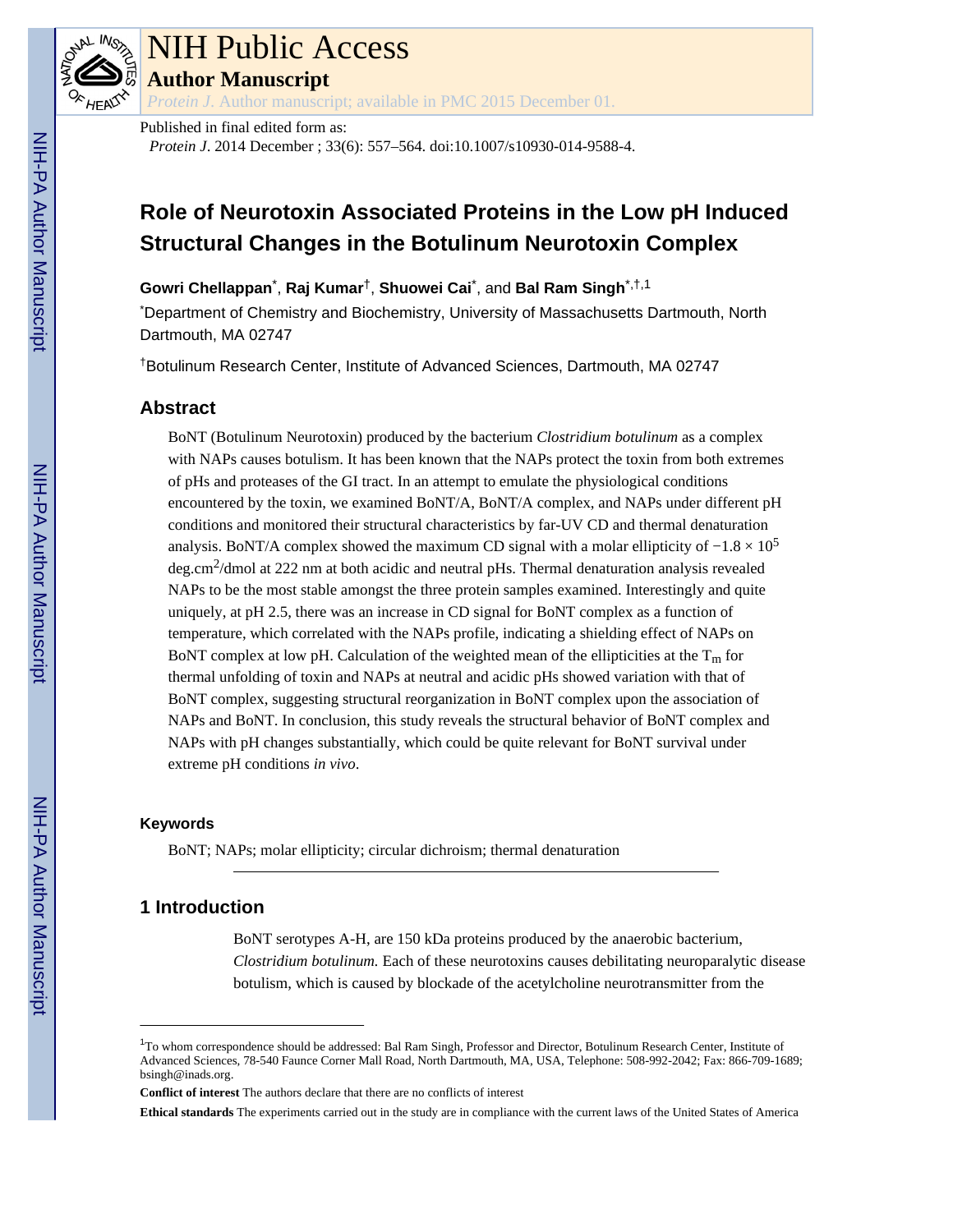cholinergic nerve endings [1]. Clinically, botulism is classified into five major types namely, food-borne botulism, infant botulism, wound botulism, hidden botulism and inadvertent botulism [2]. Of these, the food-borne type is the primary form of botulinum intoxication. Upon ingestion through contaminated food, the toxin passes through the GI tract and enters the general circulation to reach the neuromuscular junction, where it exerts its neuroparalytic effects [2,3]. The toxin has a mouse LD dose of 1ng/kg through oral route and it is considered as the most poisonous substance known to man [4]. Owing to its acute toxicity and ease of dissemination, BoNT has been used as a biothreat weapon, further complicating the issues associated with disease spread and control [5].

Structurally, BoNT is produced by the bacterium in the form of a complex with a group of neurotoxin associated proteins or NAPs [6]. Depending on the composition of the complex, it is designated either as M, L or LL form of molecular weights 300 kDa, 500 kDa and 900 kDa, respectively [7]. It has been known from numerous studies that the association of toxin with NAPs confers structural stability to toxin to resist the harsh pH conditions of the GI tract [6,7]. In another related study by Sugii *et al* the oral toxicity of the progenitor toxin was determined to be more than that of the purified toxin and even among the different forms of complex, the combination of L and LL complexes was orally more potent than the M form [6,8].

Upon ingestion, BoNT complex encounters low pH and proteolytic conditions of the GI tract. It is well known that NAPs protect toxin in these adverse conditions and also assist in its translocation across the epithelial layer of the intestinal mucosa [9,10]. The mechanism of this step is not understood at all and this being the only known example where a group of proteins protect another protein against the harsh GI tract conditions, it is therefore of great importance to understand the mechanism of toxin shielding by NAPs. An obvious first step is to examine the response of NAPs to low pH exposure in the stomach and its recovery to neutral pH in the intestinal tract. A recent structure of BoNT/A complex from reconstruction of x-ray and electron microscopy data suggests certain groups within the complex, which might respond to low pH [11], but direct structural data of changes in NAPs with relevant pH conditions is currently lacking. A preliminary work on structural changes in BoNT/A complex and NAPs at pH 3.0 suggested some structural changes but experiments imitating the GI tract pH conditions were not fully carried out [12].

In this study, we compared the secondary structural characteristics of purified BoNT/A toxin, BoNT/A complex and NAPs under both acidic and neutral pH conditions. Also, we monitored the structural changes in the proteins while transitioning them from pH 2.5 to pH 7.2 and assessed the protein's structural flexibility and stability with the changing pH conditions encountered by BoNT during its natural ingestion and trafficking. Our results suggest that structural stability of BoNT/A complex stems from the structural responses of NAPs to low pH and there is a significant adjustment in the structure of BoNT/A and NAPs upon their complex formation.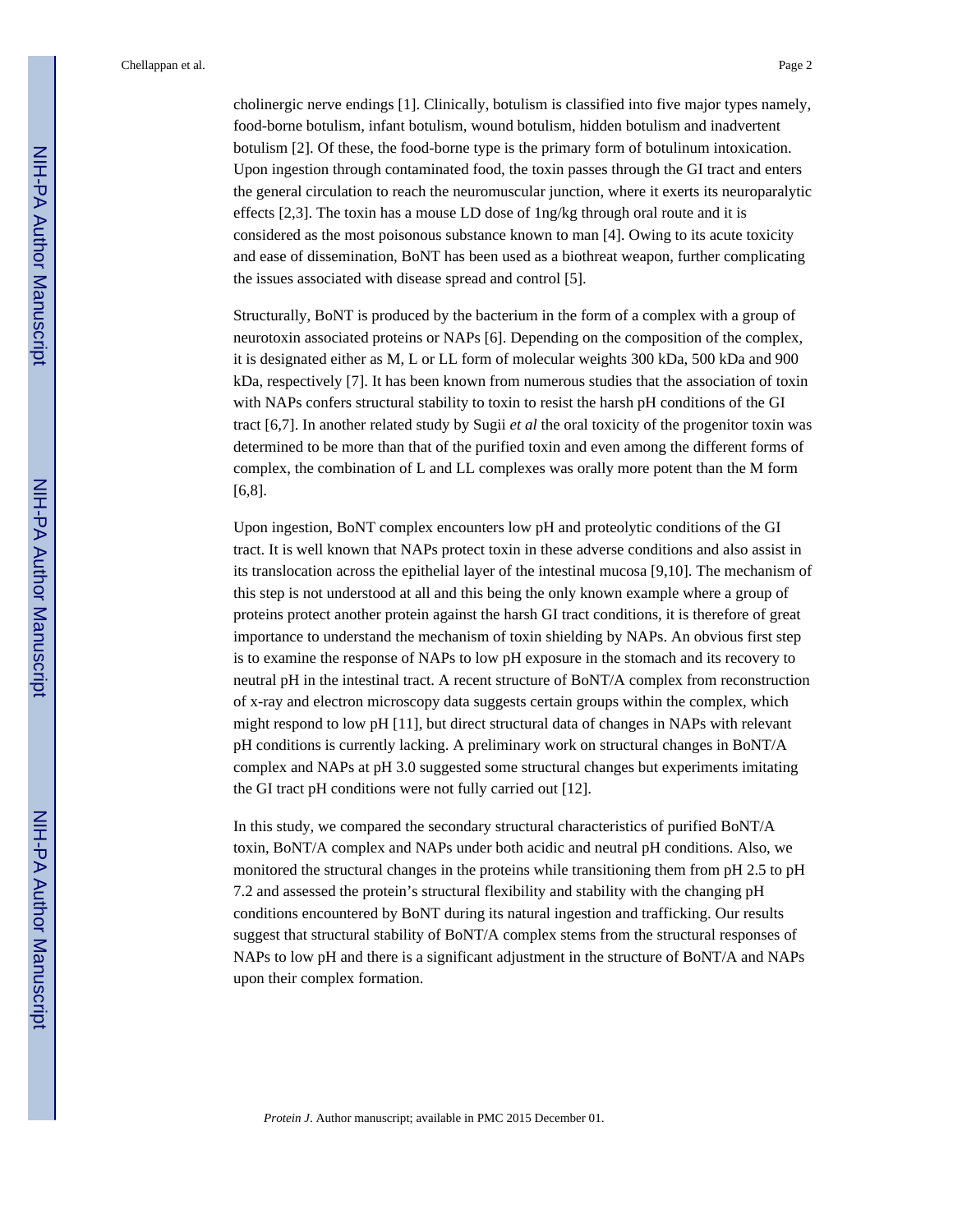#### **2 Materials and Methods**

#### **2.1 Protein Isolation and Purification**

BoNT/A toxin and Type L (500 kDa) BoNT/A complex were isolated from *Clostridium botulinum* type A (Hall strain) according to the bacterial growth conditions and the protein purification protocols adopted by Das Gupta and Sathyamoorthy [13]. The L complex was used for this study as it is the form involved in food poisoning cases. All the other laboratory reagents were purchased from Fisher Scientific (Pittsburgh, PA) and Sigma Chemical Co. (St. Louis, MO).

#### **2.2 Circular Dichroism Spectroscopy**

Purified BoNT/A, BoNT/A complex and NAPs were dialyzed in respective pH buffers-10 mM sodium phosphate buffer and 50 mM NaCl, pH 7.2 and 10mM citrate-phosphate buffer with 50 mM NaCl, pH 2.5. For the transition pH conditions, the same protein was dialyzed in acidic pH followed by dialysis in neutral pH and the protein concentration was measured by bicinchoninic acid (BCA) protein assay kit (Thermofisher Scientific, PA). CD data were collected using JASCO J-715 spectropolarimeter (Jasco Inc., MD) equipped with a Peltier temperature control. Far-UV CD spectra in the 190–250nm wavelength region were recorded in a 1.0 mm pathlength cuvette at 25°C for a total of three scans at a scan speed of 20nm/min and with a response time of 8s. The protein concentration used was 0.08–0.1 mg/mL. The percentage of secondary structural elements was calculated using the method of Yang *et al* [14]. For the thermal denaturation analysis, the CD signal at 222 nm was measured in the temperature range of 25–90°C with a heating rate of 2°C/min. The weighted mean of the mean residue ellipticities for thermal unfolding of two proteins was calculated using the formula  $((A^*\theta_1) + (B^*\theta_2))/((A+B))$ , where A and B are the number of amino acid residues in the individual proteins and  $\theta_1$  and  $\theta_2$  are the mean residue ellipticities at the melting temperature  $(T_m)$  for the respective proteins. The thermodynamic parameters of protein unfolding were calculated using the Van't Hoff equation [15].

#### **3 Results**

#### **3.1 Secondary structural analysis of BoNT/A proteins**

**3.1.1 BONT/A holotoxin—**The far UV-CD spectra of BoNT/A showed a similar pattern at pH 7.2 and 2.5 with a double negative maxima at 208 nm and 222 nm, characteristic of an a-helix [16]. The molar ellipticity value was  $-2.8*10<sup>4</sup>$ deg.cm<sup>2</sup>/dmol. The % of secondary structural elements at these two pHs was  $18.6 \pm 0.8\%$  α-helix,  $42.0 \pm 6.6\%$  β- sheet,  $18.3 \pm 0.6\%$ 3.0% β- turn and  $21.2 \pm 2.7$ % random coil at pH 7.2 and  $18.4 \pm 2.6$ % α-helix,  $37.9 \pm 2.7$ % β-sheet, 20.1 ± 1.2% β- turn and 23.5 ± 1.2% random coil at pH 2.5 (Fig. 1a). The transition of the protein from pH 2.5 to 7.2 however resulted in protein precipitation. The precipitates were removed by centrifugation and only clear samples were used for data recording and analysis. The calculation of secondary structural content showed a marked decrease in the % of β-sheet and an increase in random coil structures to 34% at pH 2.5 to 7.2 (compared to 21% at pH 7.2). The percentages of α-helix, β-sheet and β-turn were 29.8  $\pm$  4.1%, 3.8  $\pm$ 0.4% and  $32.7 \pm 0.2$ %, respectively (Table 1).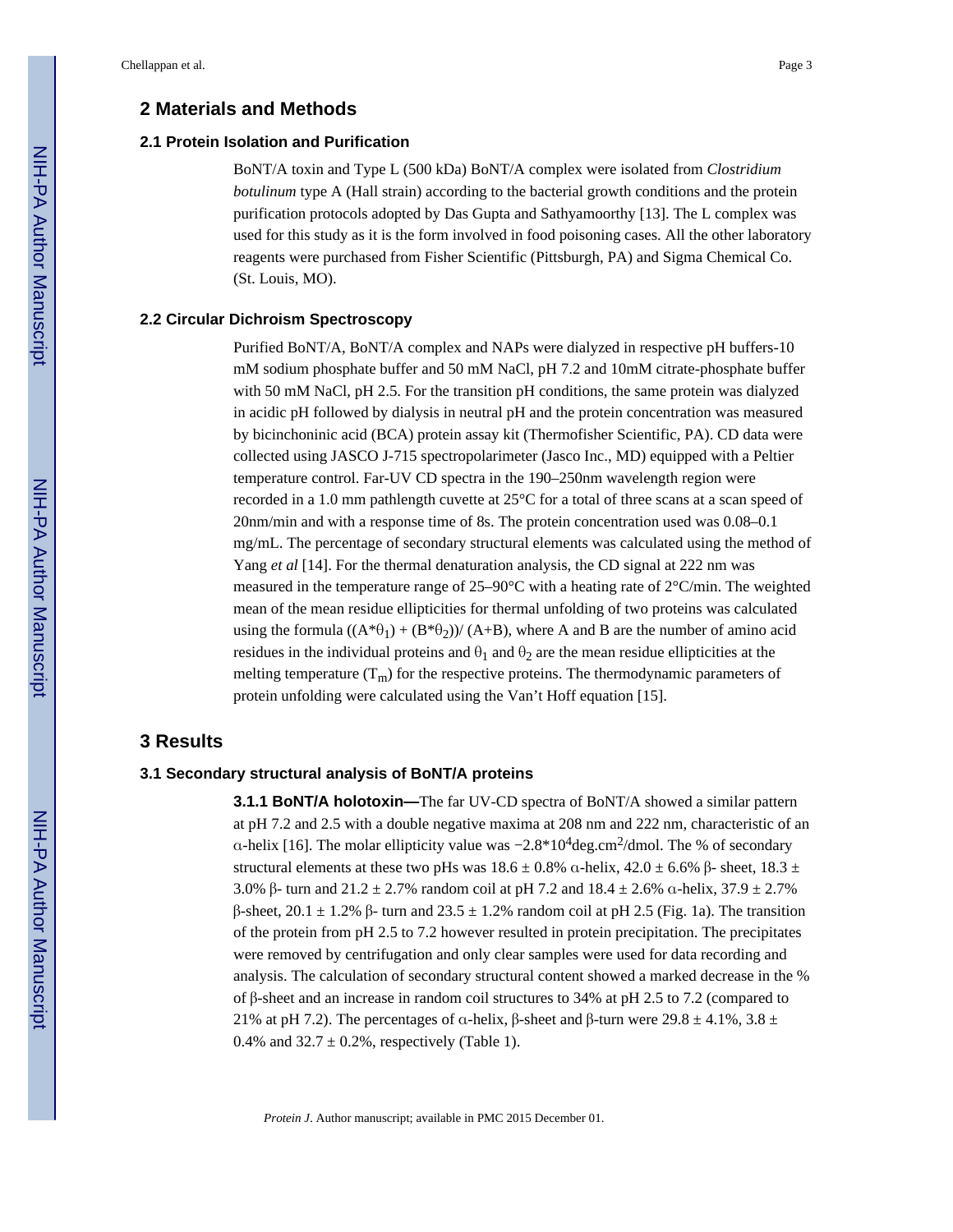The thermal unfolding curves of BoNT/A showed a distinct denaturation pattern at different pH conditions as shown in Fig. 2a. At pH 7.2, an S-shaped denaturation pattern was observed with a T<sub>m</sub> of 54.6 °C. The reversal of pH from 2.5 to 7.2 showed a denaturation pattern similar to that of the pH 7.2 condition. Unlike neutral pH, BoNT/A at pH 2.5 did not exhibit a denaturation pattern even up to the  $90^{\circ}$ C. Further, estimation of the thermodynamic parameters from the denaturation curves yielded enthalpy and entropy values of 587.0  $\pm$ 36.6 kJ/mole and  $1782.9 \pm 112.2$  J/mole.K, respectively at pH 7.2. The free energy change associated with thermal denaturation at 7.2 was  $57.9 \pm 3.2$  kJ/mole. The H, S and G values at pH 2.5 to 7.2 were found to be 823.9 kJ/mole, 2508.9 J/mole.K and 76.3 kJ/mole, respectively (Table 2).

**3.1.2 BoNT/A complex—**The secondary structural characteristics of BoNT/A complex were determined at pHs 7.2, 2.5 and 2.5 to 7.2. At pHs 7.2 and 2.5, the spectra had double negative maxima around 208 nm and 222 nm with a molar ellipticity of  $-1.1 \times 10^5$  deg.cm<sup>2</sup>/ dmol at 222 nm (Fig. 1b). The secondary structure comprised of 14.0  $\pm$  1.3%  $\alpha$ -helix, 32.4  $\pm$ 0.6% β- sheet,  $17.5 \pm 3.4$ % β- turn and  $36.4 \pm 5.6$ % random coil at pH 7.2 and  $17.1 \pm 3.5$ % α-helix, 35.3 ± 2.8% β- sheet, 18.0 ± 0.3% β- turn and 29.6 ± 0.4% random coil at pH 2.5. The transition from pH 2.5 to 7.2 also yielded a similar CD signal like the neutral pH with a molar ellipticity of  $-1.0 \times 10^5$  deg.cm<sup>2</sup>/dmol. The percentages of α-helix, β- sheet, β- turn and random coil are listed in Table 1.

The thermal denaturation scan carried out for BoNT/A complex at different pHs is shown in Fig. 2b. BoNT complex shared a similar denaturation pattern with that of toxin at pH 7.2 with a decrease in ellipticity as a function of temperature. However, the melting temperature for thermal unfolding of complex was very high at 74.2°C. Surprisingly, in the case of pH 2.5, a unique denaturation pattern was observed with a steep increase in the CD signal with temperature until it stabilized around  $82^{\circ}$ C with the T<sub>m</sub> of 71.1°C. The denaturation pattern with the transition from pH 2.5 to 7.2 was similar to pH 7.2 and had the same  $T_m$  value. The

H, S and G associated with pHs 7.2, 2.5 and 2.5 to 7.2 was found to be  $348.3 \pm 40.4$  kJ/ mol,  $1005.7 \pm 117.2$  J/mol.K and  $48.6 \pm 5.4$  kJ/mol,  $532.8 \pm 5.2$  kJ/mol,  $1552.0 \pm 15.4$  J/ mol.K and 70.1  $\pm$  0.6kJ/mol and 271.2  $\pm$  54.6 kJ/mol, 782.3  $\pm$  157.6 J/mol.K and 38.1  $\pm$  7.6 kJ/mol, respectively (Table 2).

**3.1.3 NAPs complex—**The secondary structural characteristics of NAPs were examined to understand its toxin protection roles at low pH. The secondary structural predictions revealed that NAPs is predominantly a β-sheet protein. At pH 7.2, % of β-sheet was 61.5  $\pm$ 3.5%, whereas the α-helical,  $\beta$ - turn and random coil contents were 7.2  $\pm$  1.9%, 6.9  $\pm$  0.1%, and 24.6  $\pm$  2.5%, respectively. When the pH was lowered to 2.5, there was a decrease in the % of β-sheet to 51.7  $\pm$  1.9% and an increase in random coil to 30.1  $\pm$  1.7%. At the transition pH 2.5 to 7.2, there was  $7.2 \pm 1.3\%$  α-helix,  $58.0 \pm 12.3\%$  β-sheet,  $7.9 \pm 6.2\%$  β-turn and  $26.6 \pm 5.0\%$  random coil, similar to that of pH 7.2 (Table 1). NAPs showed the maximum CD signal at pH 2.5 with the ellipticity of  $-8.0 \times 10^4$  deg.cm<sup>2</sup>/dmol, while the values were  $-6.0 \times 10^4$  deg.cm<sup>2</sup>/dmol and  $-4.0 \times 10^4$  deg.cm<sup>2</sup>/dmol, at the neutral and transition pHs. The ellipticity decreased by 27% and 48% at neutral pH and the transition pH of 2.5 to 7.2, respectively from that of pH 2.5 (Fig. 1c).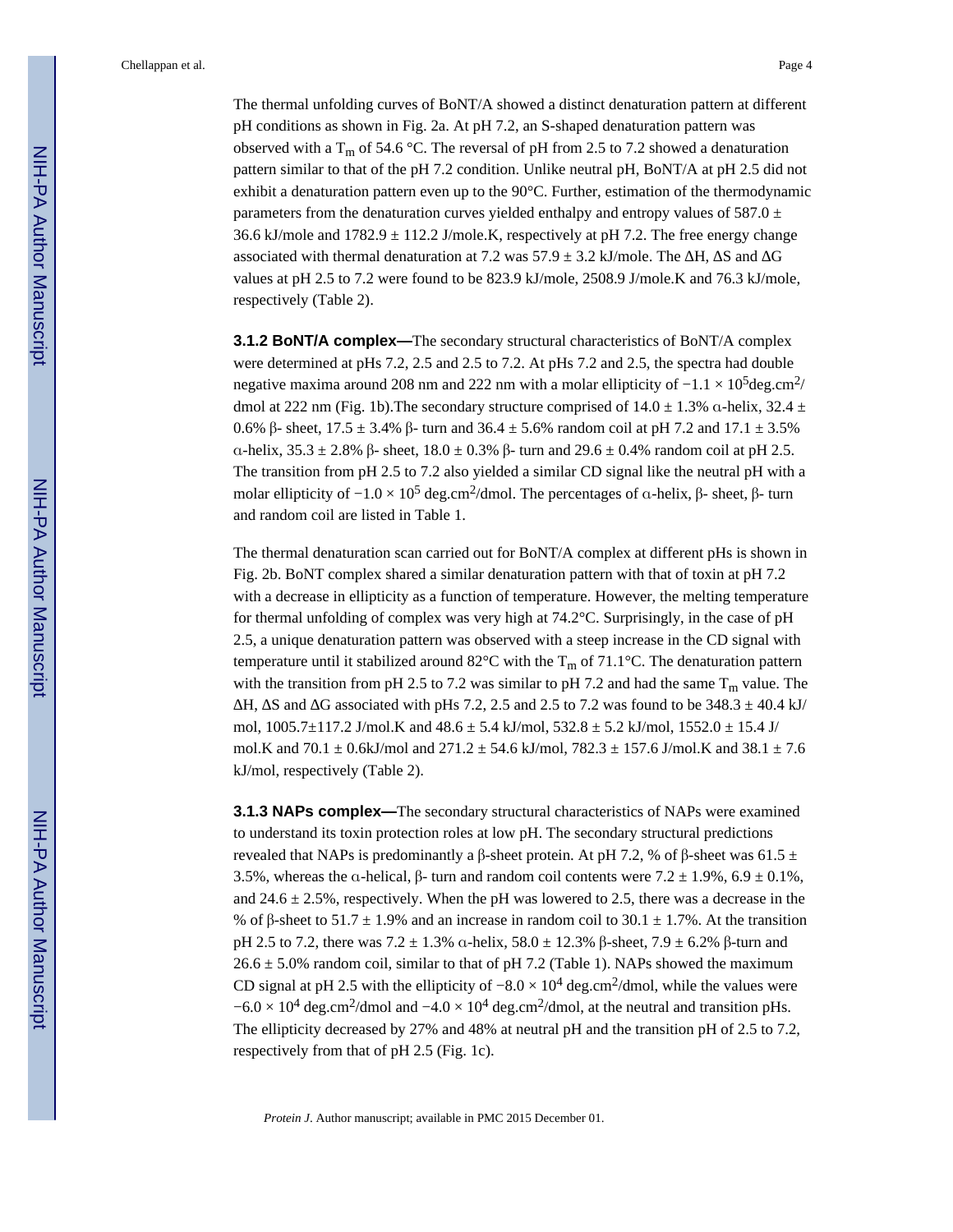Thermal melts at 222 nm revealed that NAPs had the highest thermal stability among the three proteins under study. At pHs 7.2 and 2.5 to 7.2, thermal unfolding patterns of NAPs were similar (S-shaped) to the temperature profiles of toxin and complex with the  $T_m$  around 78.8°C. At pH 2.5, the trend of increase in ellipticity with temperature was a notable feature like BoNT/A complex with a T<sub>m</sub> at 73.4°C (Fig. 2c). The remarkably high thermal stability of NAPs shows that NAPs possess exceptional structural robustness that protect BoNT complex from thermal denaturation. Estimation of the thermodynamic parameters from the thermal denaturation analysis yielded results similar to that of BoNT/A complex. The values of enthalpy, entropy and Gibb's free energy were higher at pH 2.5 than at pH 7.2 and found to be  $506.5 \pm 53.7$  kJ/mol,  $1468.8 \pm 156.4$  J/mol.K and  $68.8 \pm 7.1$  kJ/mol and  $378.8 \pm 9.1$  kJ/ mol, 993.7  $\pm$  89.4 J/mol.K and 82.7  $\pm$  35.8 kJ/mol at pH 2.5 and pH 7.2, respectively. For the protein transition from pH 2.5 to 7.2, the values of  $H$ , S and G were 313.3  $\pm$  15.2 kJ/ mol,  $922.2 \pm 74.7$  J/mol.K and  $38.5 \pm 7.1$  kJ/mol, respectively, coinciding with the values obtained at pH 7.2 (Table 2).

#### **4 Discussion**

The effect of pH on the structure of BoNT proteins is critical for understanding the mechanism of its action at the GI tract level in oral intoxication by BoNT. Physiologically, NAPs protect the toxin during its passage at the low pH conditions and protease-rich environment of the GI tract [7]. To understand the toxin shielding effect of NAPs from structural perspective, the secondary structural characteristics of NAPs, toxin and BoNT complex were compared. While toxin and complex did not show differences in ellipticity between neutral and acidic pHs, the ellipticity in NAPs changed maximally upon exposure to low pH (Fig. 1c). The ellipticity at 222 nm at acidic pH was 1.3 fold more than neutral pH. (Molar ellipticity was  $-7.57 \pm 0.06 \times 10^4$  deg.cm<sup>2</sup>/dmol at pH 2.5 and  $-5.91 \pm 0.03 \times$ 10<sup>4</sup> deg.cm<sup>2</sup>/dmol at pH 7.2). However, comparing the three proteins at low pH, BoNT complex showed the maximum ellipticity value of  $-9.5 \times 10^4 \pm 0.15$  deg.cm<sup>2</sup>/dmol at 222 nm, indicating that the protein gains more structure at low pH, a condition that is relevant for its survival in the low pH of the GI tract.

In emulating the physiologically different pH environments encountered by BoNT, the BoNT proteins were exposed to transition pH conditions and their structural stability and flexibility with varying pH were assessed. Toxin and complex exhibited a similar structural pattern at the transition pH 2.5 to 7.2 like pH 7.2 with not much difference in the molar ellipticity value at 222 nm. In the case of NAPs, transition of the protein from pH 2.5 to 7.2 buffer condition resulted in lowering of ellipticity by 46% from that of the acidic pH. An earlier report by Fu *et al* [17] showed that a part of HA-33 could be isolated from BoNT complex at pH 5.5. The recent finding by Gu *et al* reveals that the NTNH part of the NAPs is directly involved in interacting with the toxin and protecting it from the hostile pH environment of the GI tract. They demonstrated the pH-dependent association of the toxin and NTNH where the pH sensing residues  $Glu^{982}$  Asp<sup>1037</sup> in the H<sub>C</sub> portion of toxin are protonated at pH 6.0 which stabilizes the association between NBP and BoNT at low pH. On transition from acidic to neutral pH or alkaline pH, the titration of these amino acid groups causes deprotonation of the acidic residues resulting in dissociation of NBP from BoNT [11]. Based on these results and on further research, the exact molecular composition and a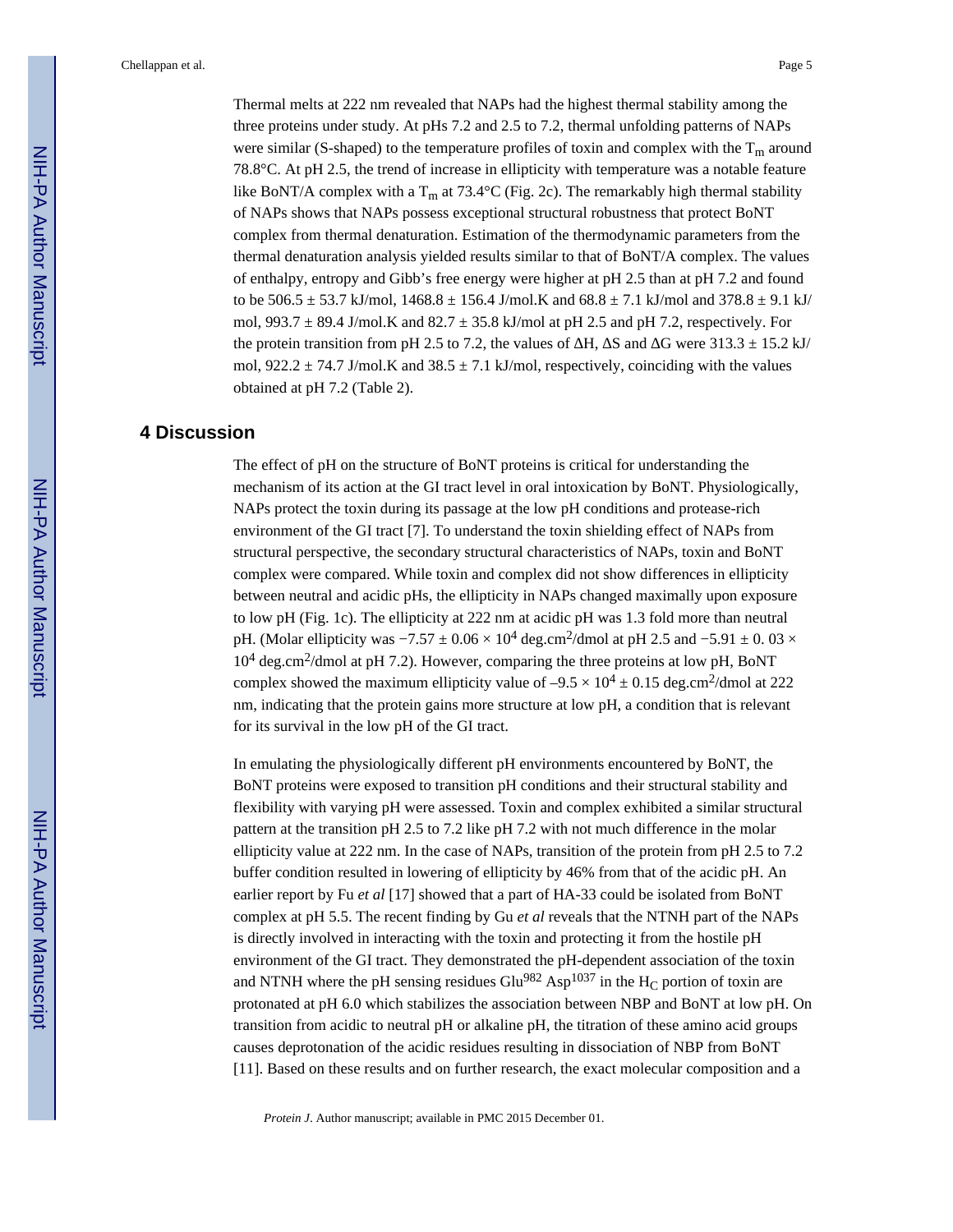schematic model for BoNT/A complex was proposed showing the direct interaction of toxin with NTNH and HA-33 [21]. These observations indicate pH-dependent structural rearrangements in NAPs, which might be the reason for changes in secondary structure observed with protein exposure from pH 2.5 to 7.2. Another important observation is that both toxin and NAPs showed protein aggregation with pH 2.5 to 7.2 transition but as BoNT complex, they did not show any visible protein precipitation and also yielded higher CD signal compared to NAPs and toxin. This clearly indicates the structural compactness and stability of BoNT complex with pH changes. Thus, examining the structural characteristics at the transition pH unraveled the structural dissimilarities in these proteins, which were otherwise not observed at the individual pHs 7.2 and 2.5.

The structural stability of BoNT proteins at low pH conditions was clearly evident in the thermal unfolding studies. In stark contrast to neutral pH where an S-shaped denaturation pattern was observed, the lack of a denaturation pattern at pH 2.5 for toxin indicates that acidic pH induces structural stability in the protein, thus conferring resistance to thermal denaturation. One of the important findings of this study is the exceptional thermal unfolding behavior of BoNT complex and NAPs at low pH. Unlike the S-shaped denaturation pattern observed at neutral pH, at low pH there was an increase in ellipticity with temperature, which coincided with the NAPs profile. This unique thermal denaturation behavior of NAPs and BoNT complex at low pH clearly indicates that NAPs undergo some molecular reorganization, rendering them structurally robust to protect BoNT complex from thermal denaturation. These observations strongly suggest NAPs stabilizing effect on the structure of BoNT complex under low pH conditions. In fact, to our knowledge, this is the first report demonstrating the unique thermal unfolding behavior of BoNT complex and NAPs at low pH where the CD signal increased as a function of temperature and showed an inverted S-shaped denaturation pattern (Figs. 2b & 2c). The enhancement in CD signal strongly indicates that there is structural refolding in the protein. Hence, low pH triggers conformational changes imparting more secondary structure to NAPs that protect toxin complex from denaturation in the acidic milieu of the stomach. However, the findings by the group of Brandau *et al* were different in the thermal denaturation profile of NAPs, which did not show any increase in ellipticity at low pH and BoNT complex though showed an initial increase in ellipticity at low pH, it eventually decreased above  $71^{\circ}$ C. We attribute these structural differences to the growth conditions and the protein isolation techniques involved [18,19]. Although their reducing SDS-PAGE results show 7 bands for NAPs, it is still unclear what the molecular composition is. NAPs purified in our lab is passed through a G-100 Sephadex column before eluting it through an anion exchange column to remove the additional impurities and also its exact molecular composition has been determined [20]. Also, there is variation in the buffer and salt composition used for CD analysis in our experiments. It is likely that the differential protein isolation methods and experimental conditions used might be contributing to the differences in the CD thermal denaturation of BoNT complex and NAPs. Nevertheless, their overall observation from the temperature-pH phase diagram indicates that NAPs protect the toxin from denaturation in acidic pH, which is physiologically significant for the survival of toxin in the low pH environment of stomach [12]. Thus, the shielding effect of NAPs on toxin is one of the finest examples of how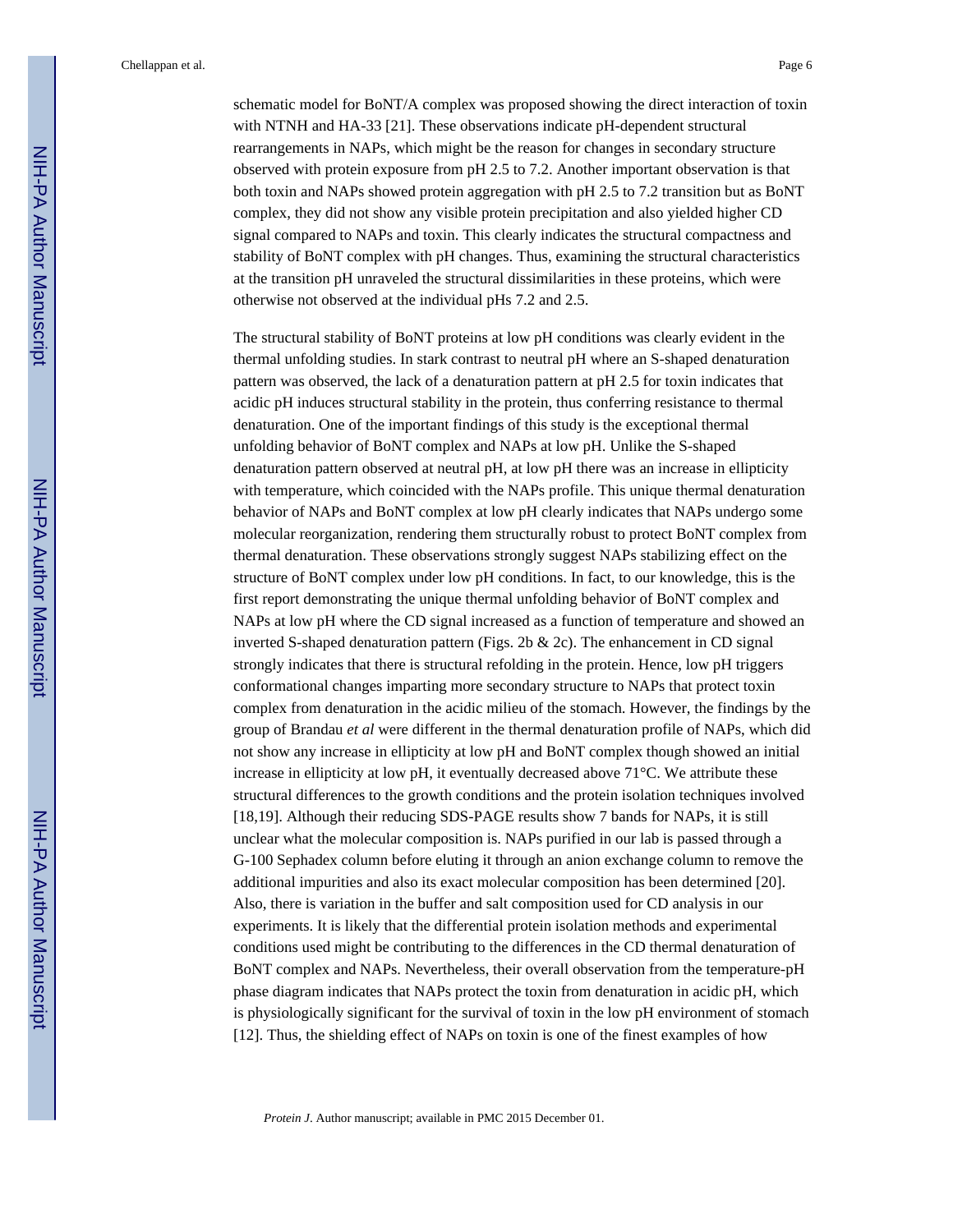Given the toxin protection effects by NAPs at low pH, it is important to understand which of the NAPs proteins is precisely involved in low pH stability of toxin since earlier reports suggest the direct interaction of toxin with both the NTNH and Hn-33 components of NAPs. As explained before, the findings by Gu *et al* strongly suggest that the NTNH part of the NAPs is directly involved in toxin protection in the low pH environment by protonation of the acidic residues of the toxin, which stabilizes the interaction between NTNH and BoNT at low pH [11]. To account for the functional roles of Hn-33 in toxin protection, the work by Sharma *et al* convincingly shows that the toxin was prone to proteolytic degradation by trypsin but in the presence of HA-33, it was more resistant to trypsin action [21]. It was also demonstrated that the mechanism of toxin protection by HA-33 could be either due to the structural changes in the toxin by direct association with HA-33 or by potential blocking of the proteolytic cleavage sites on the toxin by HA-33, which renders the toxin proteaseresistant in the GI tract. In effect, the stability of the toxin at acidic pH conditions of the stomach could be attributed to the protective action by NTNH, while HA-33 could be majorly involved in the proteolytic stability of toxin in the protease rich environment of the GI tract. Thus, from the perspective of toxin survival in low pH conditions, it is highly likely that NTNH is the key player in shielding the toxin at low pH. In such a case, the pH stability of the complex would be fairly similar and independent of the type of BoNT complex under study. However, the activity of purified toxin and complex at pH 2.5 was not checked since pH 7.2 is the physiologically significant condition for determination of the protein's endopeptidase activity.

The secondary structural analysis and thermal denaturation curves also shed light on the contributions of NAPs and toxin to the structural make-up of BoNT complex. The greater structural stability of BoNT complex than toxin was evident from the lack of protein aggregation of complex when exposed to transition pH conditions and also higher thermal stability of BoNT complex and NAPs than toxin. This demonstrates a stabilizing interaction between NAPs and toxin in maintaining the structural integrity of BoNT complex in different pH environments. In this regard, the observations by Sharma and Singh showed that HA-33, one of the major NAPs component, interacts directly with toxin and confers proteolytic resistance at acidic and neutral pHs [21]. Also, at a functional level, Cai *et al* had shown that BoNT complex showed a 66% enhancement in the endopeptidase activity compared to purified BoNT which is likely due to the favorable association between NAPs and BoNT [22]. On the other hand, the thermal unfolding nature of these proteins revealed that there was a 29.4% difference in the mean residue ellipticity between BoNT complex and toxin-NAPs combination at their  $T_m$  in the transition pH 2.5 to 7.2. The weighted average of the mean residue ellipticity at the  $T_m$  for toxin and NAPs unfolding at pH 2.5 to 7.2 was −10.87 ±0.10 deg.cm<sup>2</sup>/dmol, while for BoNT complex, it was calculated as −15.4 ± 0.92 deg.cm<sup>2</sup>/dmol. Also, there were differences in the  $T_m$  in the thermal denaturation profiles of NAPs and BoNT complex, albeit similarity in their denaturation patterns. Overall, these observations indicate that in addition to the favorable interactions between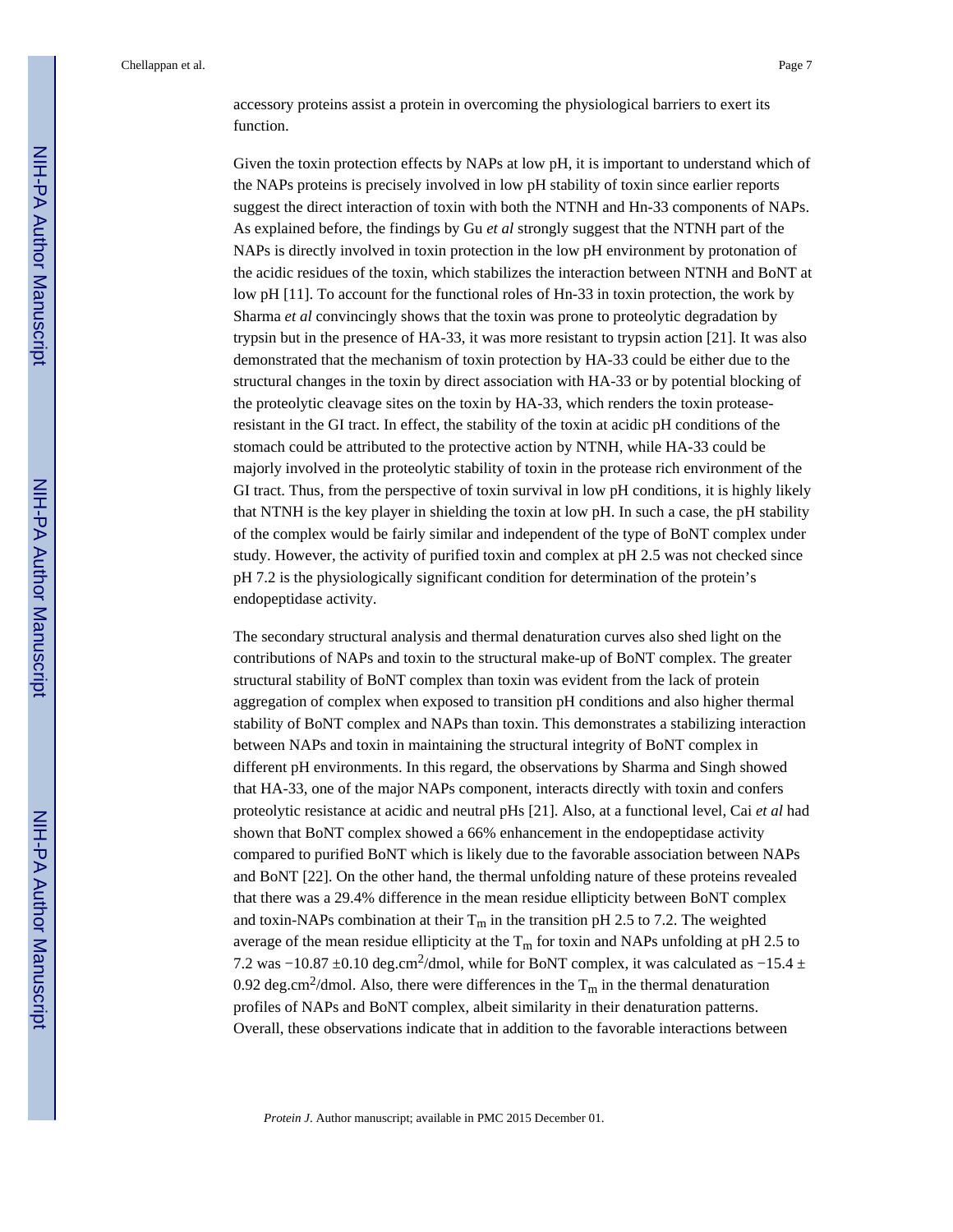NAPs and toxin, BoNT complex further undergoes conformational changes upon the association of toxin and NAPs to ensure structural stability in the protein complex.

In the context of pH effect on the toxic infection process of BoNT, successful intoxication is established when the toxin is able to survive in the dissimilar pH environment of the GI tract- acidic conditions of the stomach and the alkaline intestinal milieu. From the work of Simpson *et al*it is known that NAPs associate with the toxin at low pH and dissociate at pH values above 8.0 [23], which ruled out the possibility to study the structure of BoNT complex in the alkaline pH conditions. Nevertheless, the low pH and thermal unfolding studies demonstrate that the auxiliary proteins play crucial protective roles for the toxin in the GI tract to present the toxin in an active form in the cholinergic nerve terminals.

The BoNT/A complex used in this study is an L (500 kDa) complex. The NAP preparation has 3 HAs and the non-toxin non-hemagglutinin (NTNH). Earlier studies and also the recent work by Gu *et al* reveals that the NTNH part of the NAPs is directly involved in interacting with the toxin and protecting it from the hostile pH environment of the GI tract. They demonstrated a pH-dependent association of the toxin and NTNH where the pH sensing residues Glu<sup>982</sup> Asp<sup>1037</sup> in the H<sub>C</sub> portion of toxin are protonated at pH 6.0, thus stabilizing the association between NBP and BoNT, thus rendering the toxin stable at low pH conditions [11]. To determine the functional roles of HA-33 in BoNT intoxication, earlier research from our group by Sharma *et al* showed that the toxin was more prone to proteolytic degradation by trypsin but in the presence of HA-33, the toxin complex became more resistant to the trypsin protease activity [21]. It was demonstrated that the mechanism of toxin protection by HA-33 could be either due to the structural changes in the toxin by direct association with HA-33 or by potential blocking of the proteolytic cleavage sites on the toxin by HA-33, which renders the toxin protease-resistant in the GI tract. Based on these results and on further research, the exact molecular composition and a schematic model for BoNT/A complex was proposed showing the direct interaction of toxin with HA-33 [20]. Thus, the current research findings on the relevant roles of NTNH and Hn-33 in toxin protection strongly suggest that the stability of the toxin at acidic pH conditions of the stomach could be attributed to the protective action by NTNH, while HA-33 could be majorly involved in conferring proteolytic resistance to toxin in the protease-rich environment of the GI tract. Thus, from the perspective of toxin survival in the low pH conditions, it is highly likely that NTNH is the key player in shielding the toxin from low pH effects, while Hn-33 assists in protecting toxin against proteases in the GI tract. However, structural reconstruction of the L complex from electron microscopic images [24] has shown no direct interaction between BoNT and HA-33, implying that at least in the presence of NTNH, HA-33 may not directly interact with BoNT. The possibility of HA-33 interacting with BoNT in the absence of the NTNH and other HAs remains and may be the mechanism by which it protects the BoNT against proteases. The other possible mechanism by which HAs may protect the toxin in GI tract may be by faster translocation of the BoNT across epithelial layer of the mucosa in the presence of HAs.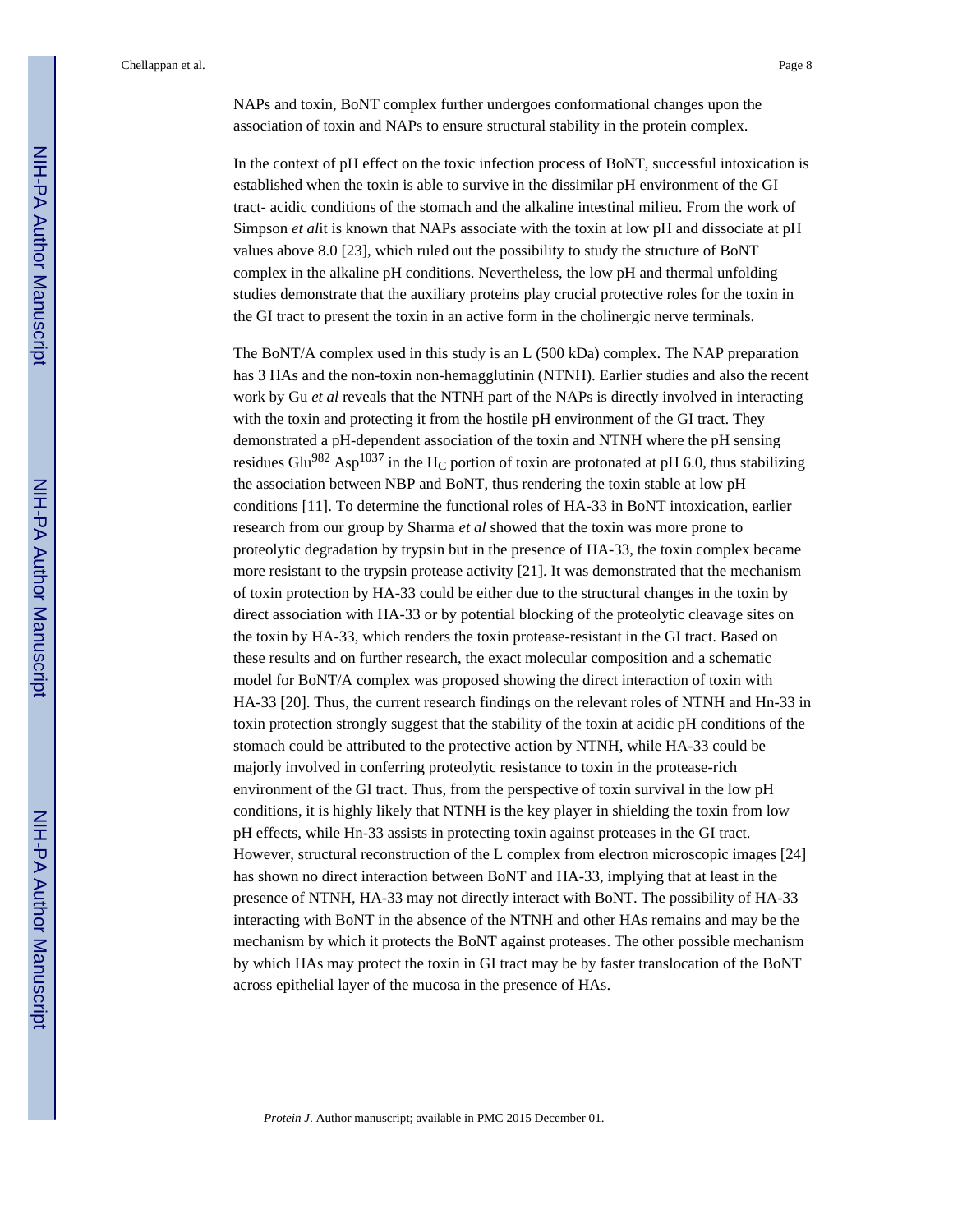#### **5 Conclusions**

The key finding of this study is the remarkable thermal stability of NAPs and BoNT complex at low pH of 2.5. The increase in ellipticity with temperature under acidic pH condition in these proteins affirms structural rearrangements within the NAPs group that renders the structure of BoNT complex highly resistant to low pH-induced protein aggregation. The pH reversibility study shows that among the three proteins, BoNT complex possessed the highest adaptability to varying pHs, a condition that is physiologically significant for maintaining the structural stability in different pH environments of the GI tract. These observations are highly relevant in the context of BoNT intoxication, which might explain the link between structural stability of BoNT complex and its higher toxicity *in vivo*. In parallel, the structural robustness and thermal resistance of BoNT complex might explain the stability and efficacy of BoNT based therapeutics containing NAPs in their formulation.

#### **Acknowledgements**

The authors would like to thank Steve Riding and Jenny Davis for preparing the different toxin proteins. ‡This work was in part supported by a NIH grant R03AI103868 and contract (HSHQDC-12-C-00071) from the Department of Homeland Security through Omni Array Biotechnology.

#### **Abbreviations**

| <b>BoNT</b> | Botulinum Neurotoxin           |
|-------------|--------------------------------|
| CD          | Circular Dichroism             |
| GI          | gastrointestinal               |
| LD          | lethal dose                    |
| <b>NAP</b>  | Neurotoxin associated proteins |
|             | ultra violet                   |

#### **References**

- 1. Cherington M. Clinical spectrum of botulism. Muscle Nerve. 1998; 21:701–710. [PubMed: 9585323]
- 2. Hatheway CL. Botulism: the present status of the disease. Curr Top Microbiol Immunol. 1995; 195:55–75. [PubMed: 8542759]
- 3. Gill DM. Bacterial toxins: a table of lethal amounts. Microbiol Rev. 1982; 46:86–94. [PubMed: 6806598]
- 4. Capek P, Dickerson TJ. Sensing the deadliest toxin: technologies for botulinum neurotoxin detection. Toxins (Basel). 2010; 2:24–53. [PubMed: 22069545]
- 5. Ohishi I, Sugii S, Sakaguchi G. Oral toxicities of Clostridium botulinum toxins in response to molecular size. Infect Immun. 1977; 16:107–109. [PubMed: 326664]
- 6. Sakaguchi G. Clostridium botulinum toxins. Pharmacol Ther. 1982; 19:165–194. [PubMed: 6763707]
- 7. Inoue K, Fujinaga Y, Watanabe T, Ohyama T, Takeshi K, et al. Molecular composition of Clostridium botulinum type A progenitor toxins. Infect Immun. 1996; 64:1589–1594. [PubMed: 8613365]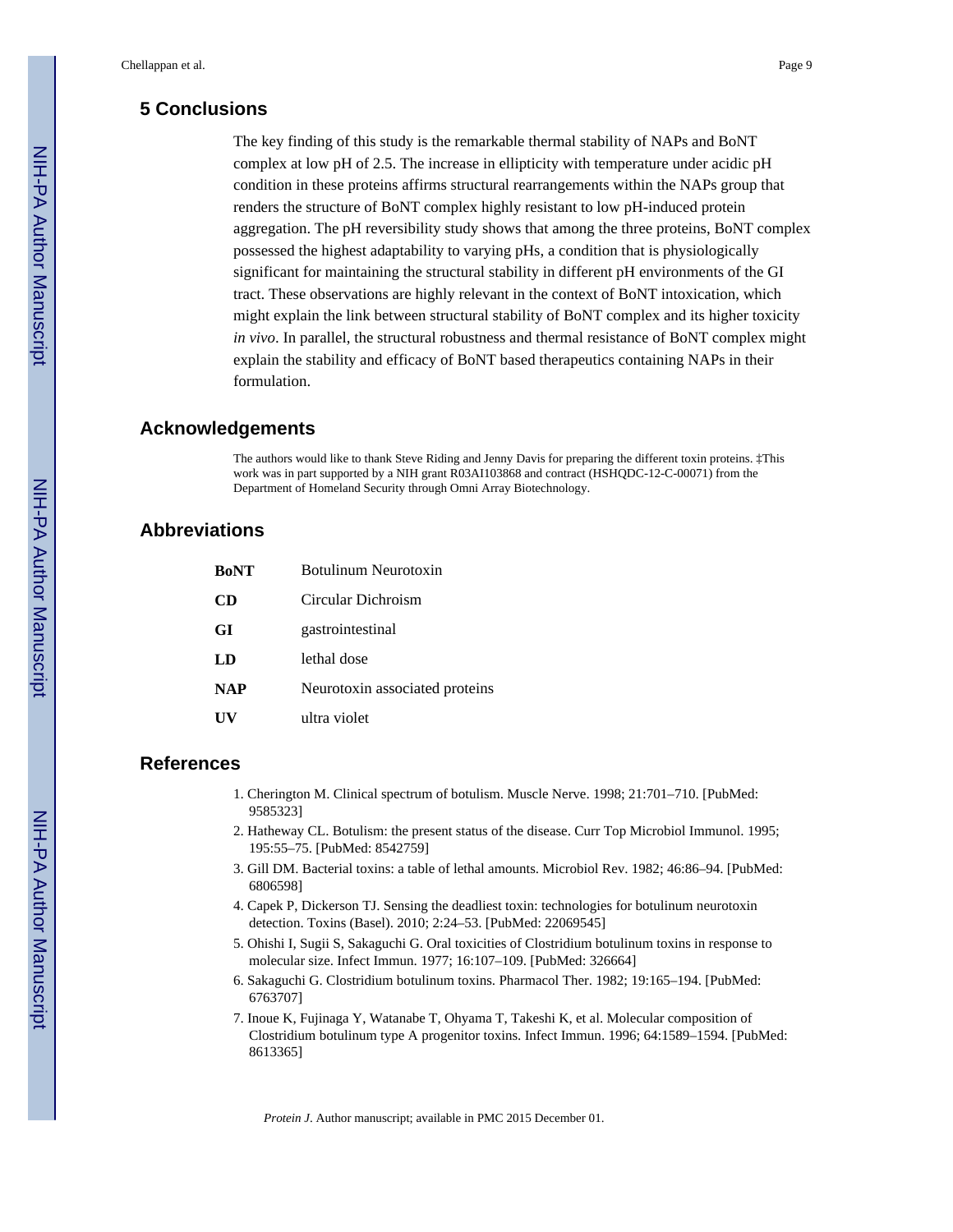- 8. Sugii S, Ohishi I, Sakaguchi G. Correlation between oral toxicity and in vitro stability of Clostridium botulinum type A and B toxins of different molecular sizes. Infect Immun. 1977; 16:910–914. [PubMed: 19355]
- 9. Fujinaga Y, Inoue K, Watarai S, Sakaguchi Y, Arimitsu H, et al. Molecular characterization of binding subcomponents of Clostridium botulinum type C progenitor toxin for intestinal epithelial cells and erythrocytes. Microbiology. 2004; 150:1529–1538. [PubMed: 15133114]
- 10. Fujinaga Y, Matsumura T, Jin Y, Takegahara Y, Sugawara Y. A novel function of botulinum toxin-associated proteins: HA proteins disrupt intestinal epithelial barrier to increase toxin absorption. Toxicon. 2009; 54:583–586. [PubMed: 19073205]
- 11. Gu S, Jin R. Assembly and function of the botulinum neurotoxin progenitor complex. Curr Top Microbiol Immunol. 2013; 364:21–44. [PubMed: 23239347]
- 12. Brandau DT, Joshi SB, Smalter AM, Kim S, Steadman B, et al. Stability of the Clostridium botulinum type A neurotoxin complex: an empirical phase diagram based approach. Mol Pharm. 2007; 4:571–582. [PubMed: 17552543]
- 13. DasGupta BR, Sathyamoorthy V. Purification and amino acid composition of type A botulinum neurotoxin. Toxicon. 1984; 22:415–424. [PubMed: 6382680]
- 14. Yang JT, Wu CS, Martinez HM. Calculation of protein conformation from circular dichroism. Methods Enzymol. 1986; 130:208–269. [PubMed: 3773734]
- 15. Prell JS, Correra TC, Chang TM, Biles JA, Williams ER. Entropy drives an attached water molecule from the C- to N-terminus on protonated proline. Journal of the American Chemical Society. 2010; 132:14733–14735. [PubMed: 20886878]
- 16. Kelly SM, Jess TJ, Price NC. How to study proteins by circular dichroism. Biochim Biophys Acta. 2005; 1751:119–139. [PubMed: 16027053]
- 17. Fu F-N, Sharma S, Singh B. A Protease-Resistant Novel Hemagglutinin Purified from Type A Clostridium botulinum. J Protein Chem. 1998; 17:53. [PubMed: 9491928]
- 18. Malizio CJ, Goodnough MC, Johnson EA. Purification of Clostridium botulinum type A neurotoxin. Methods Mol Biol. 2000; 145:27–39. [PubMed: 10820714]
- 19. Sathyamoorthy V, DasGupta BR. Separation, purification, partial characterization and comparison of the heavy and light chains of botulinum neurotoxin types A, B, and E. J Biol Chem. 1985; 260:10461–10466. [PubMed: 4030755]
- 20. Bryant AM, Davis J, Cai S, Singh BR. Molecular composition and extinction coefficient of native botulinum neurotoxin complex produced by Clostridium botulinum hall A strain. Protein J. 2013; 32:106–117. [PubMed: 23334849]
- 21. Sharma SK, Singh BR. Hemagglutinin binding mediated protection of botulinum neurotoxin from proteolysis. J Nat Toxins. 1998; 7:239–253. [PubMed: 9783262]
- 22. Cai S, Sarkar HK, Singh BR. Enhancement of the endopeptidase activity of botulinum neurotoxin by its associated proteins and dithiothreitol. Biochemistry. 1999; 38:6903–6910. [PubMed: 10346912]
- 23. Maksymowych AB, Simpson LL. Structural features of the botulinum neurotoxin molecule that govern binding and transcytosis across polarized human intestinal epithelial cells. J Pharmacol Exp Ther. 2004; 310:633–641. [PubMed: 15140915]
- 24. Lee K, Gu S, Jin L, Le TT, Cheng LW. Structure of a bimodular botulinum neurotoxin complex provides insights into its oral toxicity. PLoS Pathog. 2013; 9:e1003690. [PubMed: 24130488]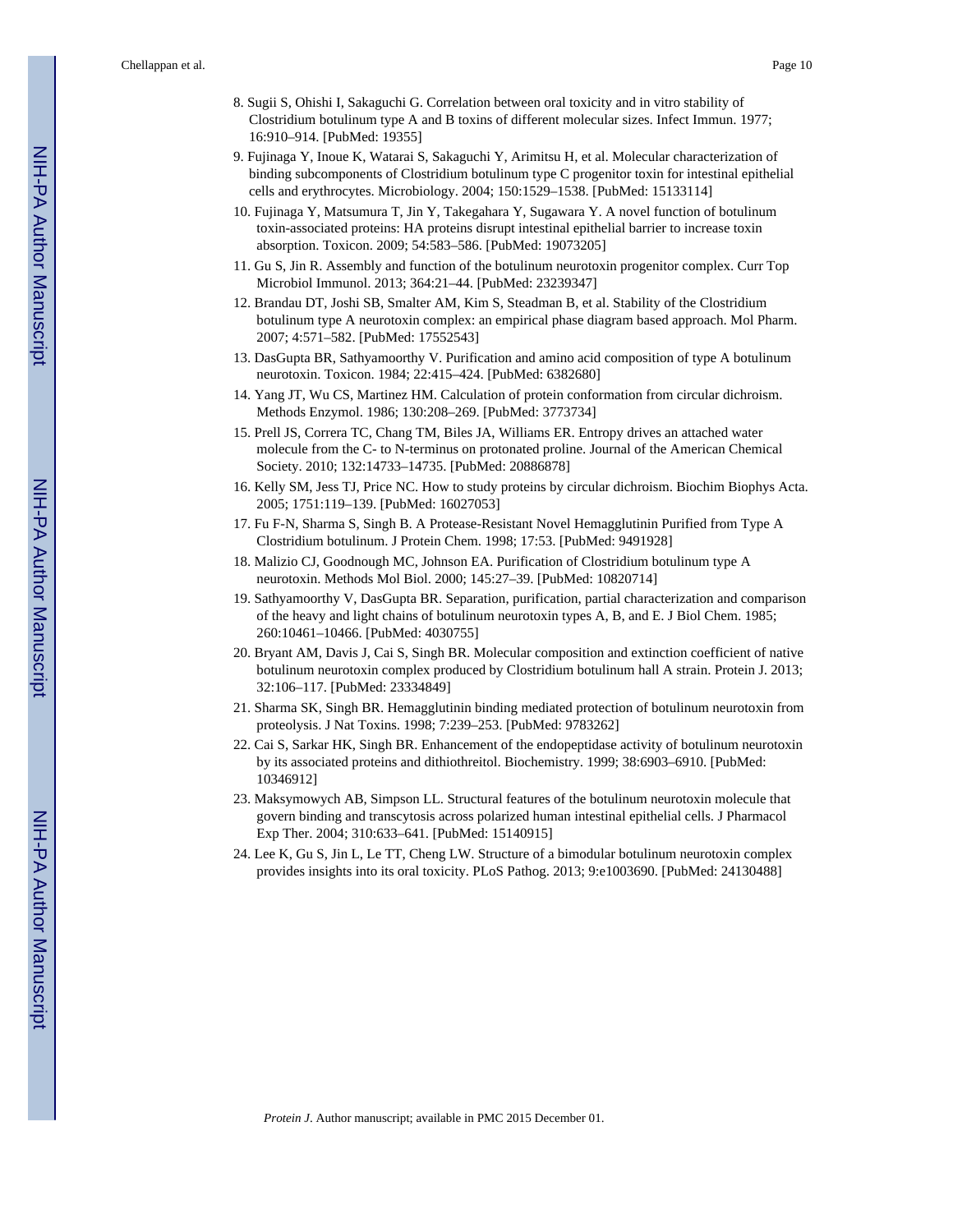





#### **Figure 1.**

Far-UV CD spectra of BoNT/A proteins- (a) purified BoNT/A holotoxin (b) BoNT/A complex and (c) NAPs complex at pHs 7.2, 2.5 and 2.5–7.2 at 25° C. 0.08 mg/mL protein in 10 mM sodium phosphate and 50 mM NaCl, pH 7.2 and 10 mM citrate-phosphate buffer and 50 mM NaCl, pH 2.5 were used for the spectral analysis.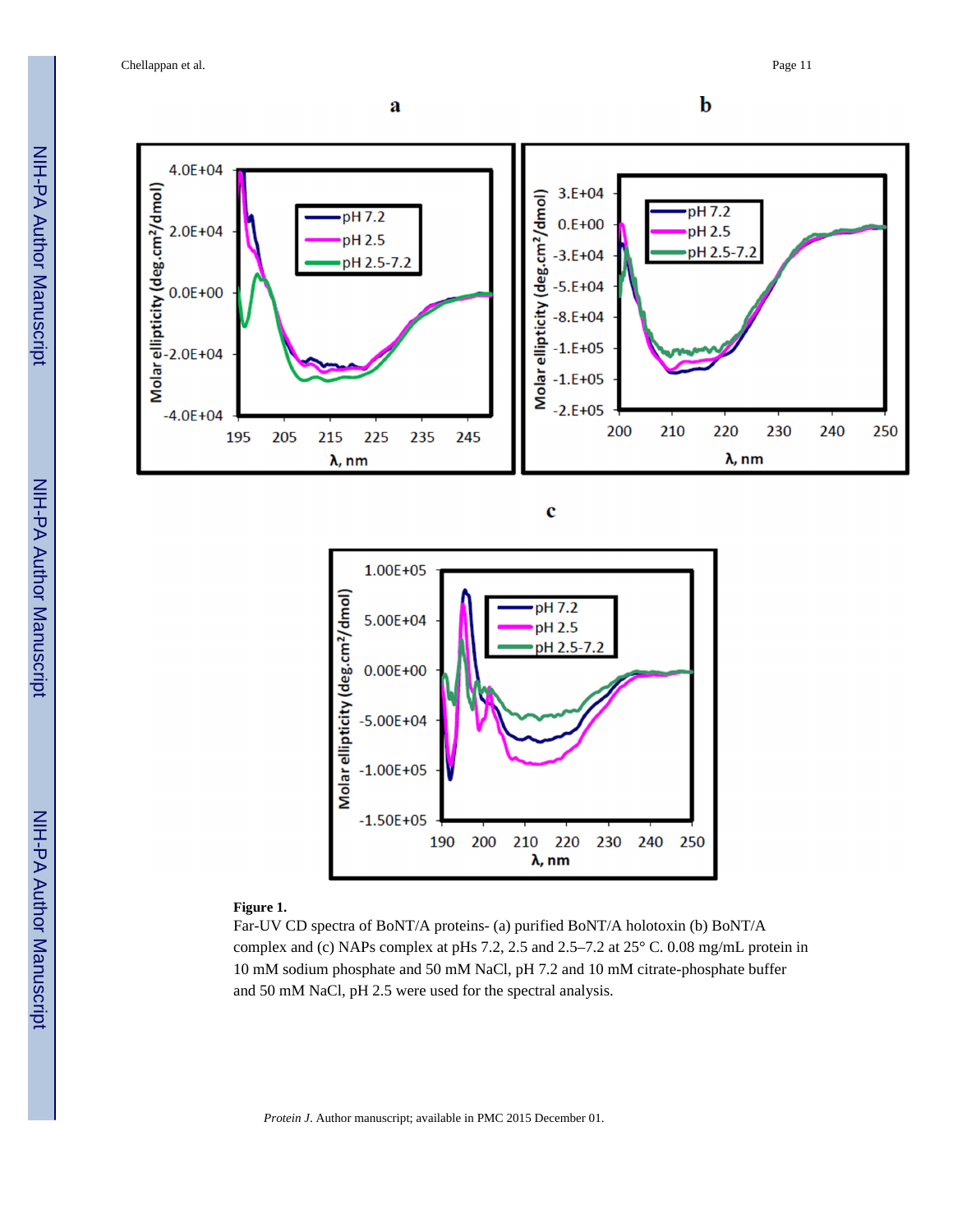Chellappan et al. Page 12







#### **Figure 2.**

Thermal unfolding pattern of BoNT/A proteins- (a) purified BoNT/A (b) BoNT/A complex and (c) NAPs complex measured at three different pH conditions by monitoring the ellipticity at 222 nm. The protein buffers used for spectral recordings were 10 mM sodium phosphate and 50 mM NaCl, pH 7.2 and 10 mM citrate-phosphate buffer and 50 mM NaCl, pH 2.5. The spectrum is an average of three spectral scans in the temperature range of 25 °C − 90° C. The rate of heating was 2° C/min and the response time was 8 s.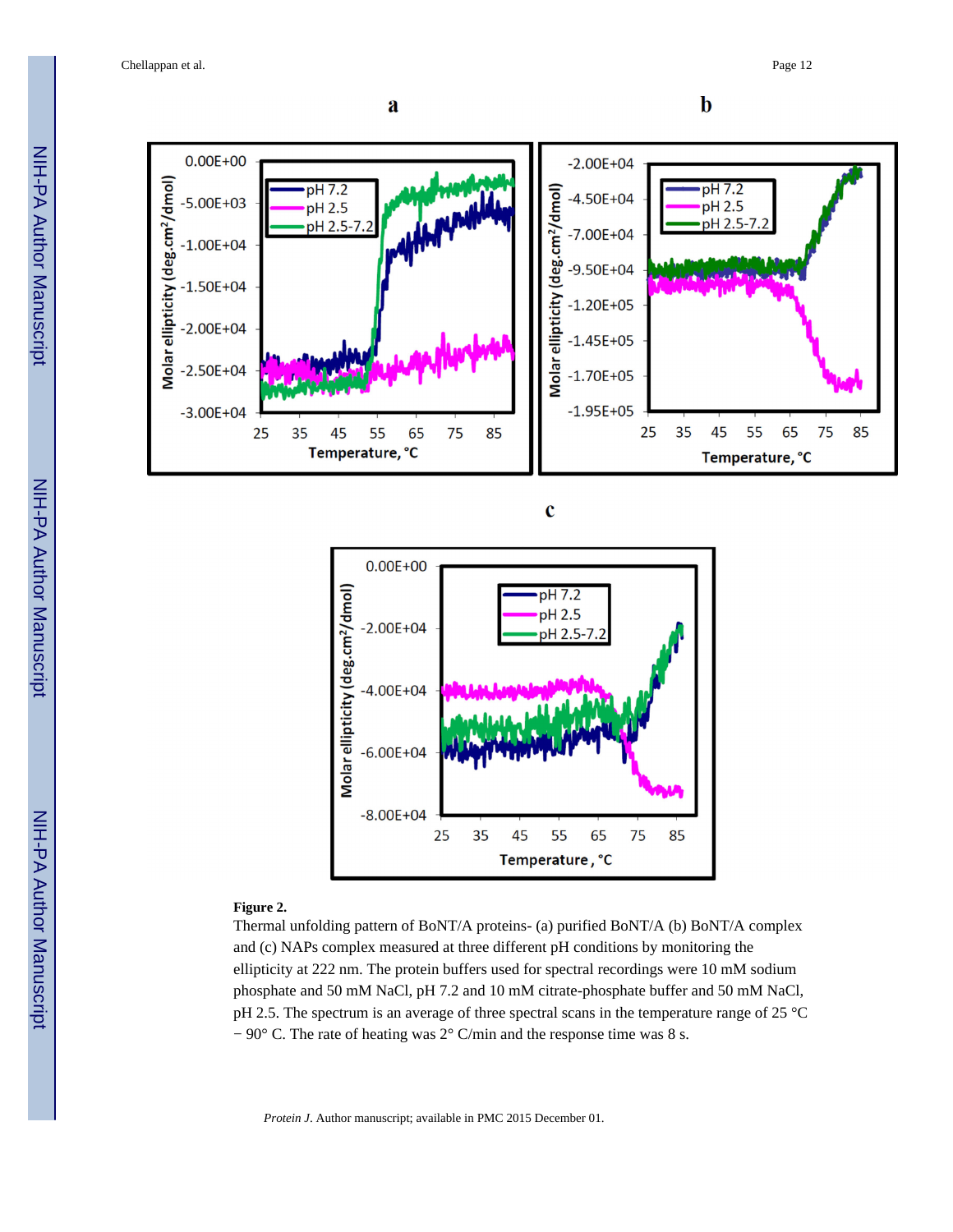NIH-PA Author Manuscript

NIH-PA Author Manuscript

# **Table 1**

% of secondary structural fractions from the far-UV CD spectra of three BoNT/A protein forms- (a) BoNT/A holotoxin (b) BoNT/A complex and (c) % of secondary structural fractions from the far-UV CD spectra of three BoNT/A protein forms- (a) BoNT/A holotoxin (b) BoNT/A complex and (c) NAPs complex at different pH conditions estimated using the method of Yang et al. NAPs complex at different pH conditions estimated using the method of Yang *et al*.

|   |                                        | (a) $BoNT/A$ 1                      | nolotoxin |                                              |                                              | (b) BoNT/A complex                                                                                                                                    |  | (c) NAPs                                    |                 |
|---|----------------------------------------|-------------------------------------|-----------|----------------------------------------------|----------------------------------------------|-------------------------------------------------------------------------------------------------------------------------------------------------------|--|---------------------------------------------|-----------------|
| ョ |                                        | $a$ -helix (%)   $\beta$ -sheet (%) |           |                                              |                                              | $\beta$ -turn (%)   RC (%)   $\alpha$ -helix (%)   $\beta$ -turn (%)   RC (%)   $\alpha$ -helix (%)   $\beta$ -sheet (%)   $\beta$ -turn (%)   RC (%) |  |                                             |                 |
|   | $18.6 \pm 0.8$   42.0 $\pm 6.6$        |                                     |           |                                              | $18.3 \pm 3.0$ $21.2 \pm 2.7$ $14.0 \pm 1.3$ | $\begin{bmatrix} 32.4 \pm 0.6 \\ 17.5 \pm 3.4 \end{bmatrix}$ $36.4 \pm 5.6$ 7.2 $\pm$ 1.9                                                             |  | $61.5 \pm 3.5$ $6.9 \pm 0.1$                | $ 24.6 \pm 2.5$ |
|   | 2.5 $18.4 \pm 2.6$ $37.9 \pm 2.7$      |                                     |           | $20.1 \pm 1.2$ $23.5 \pm 1.2$ $17.1 \pm 3.5$ |                                              | $35.3 \pm 2.8$ $18.0 \pm 0.3$ $29.6 \pm 0.4$ $9.1 \pm 0.8$                                                                                            |  | $ 51.7 \pm 1.9 $ 9.6 $\pm 1.0$              | $ 30.1 \pm 1.7$ |
|   | $2.5-7.2$ $29.8 \pm 4.1$ $3.8 \pm 0.4$ |                                     |           |                                              |                                              | $32.7 \pm 0.2$ 34 $\pm 0.3$ 11.8 $\pm 0.9$ 46.9 $\pm 3.5$ 13.9 $\pm 2.8$ 2.4 $\pm 0.1$ 7.2 $\pm 1.3$                                                  |  | $58.0 \pm 12.3$ $\qquad \qquad 7.9 \pm 6.2$ | $126.6 \pm 5.0$ |
|   |                                        |                                     |           |                                              |                                              |                                                                                                                                                       |  |                                             |                 |